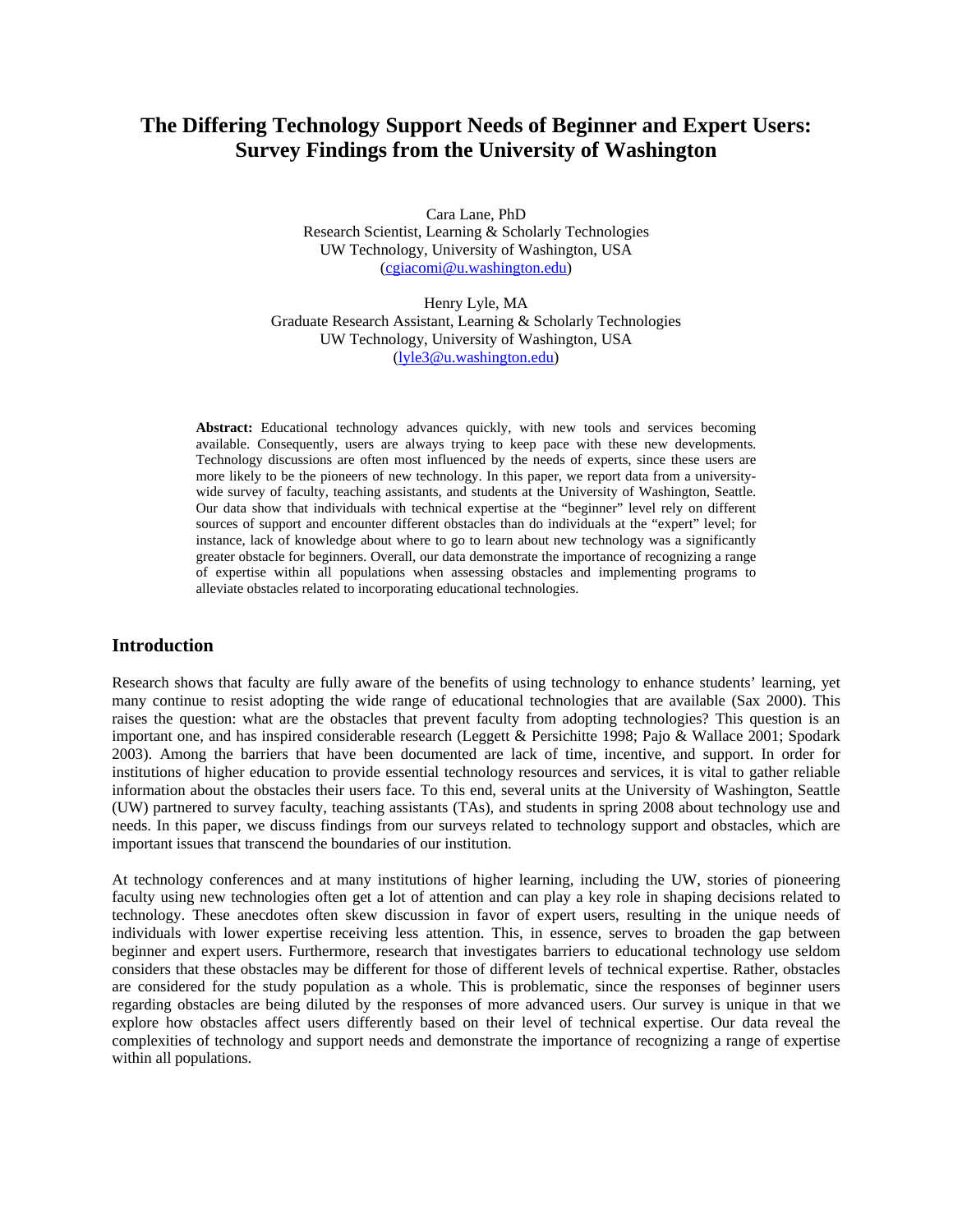# **Methods**

#### **Participants**

Our faculty recruitment sample included all individuals (3,499) listed as an instructor of record during summer 2007, autumn 2007, and/or winter 2008. There were 119 invalid email addresses in our faculty recruitment sample. For the faculty survey, 547 individuals responded for a response rate of 16.2%. For TA recruitment, we randomly sampled 1,000 graduate students who held teaching assistantships during summer 2007, autumn 2007, and/or winter 2008. There were 45 invalid email addresses in our TA recruitment sample. For the TA survey, 233 individuals responded for a response rate of 24.5%. The student recruitment sample included 5,000 graduate and undergraduate students who were enrolled as of the  $10<sup>th</sup>$  day of class during spring 2008. There were 260 invalid email addresses in our student recruitment sample. The student survey received 656 responses for a rate of 13.8%.

#### **Procedures**

This research involved three phases, beginning with focus group discussions, followed by pilot surveys, and commencing with our principal online survey instruments. During autumn 2007 we conducted 13 focus groups. We held separate focus groups with faculty, TAs, and students; 20 faculty members, 10 TAs, and 20 undergraduate students participated. For the principal surveys, we recruited faculty, TAs, and students via emails that included links to the online surveys. We created and conducted the surveys using an online survey tool developed at the UW (Catalyst WebQ). During spring 2008, we sent a recruitment email and two reminders to all three groups. We also sent a postcard reminder to nonresponsive faculty. The surveys were confidential, with no identifying information linked to individual responses.

#### **Survey Questions**

Each survey included questions about technical expertise, teaching and learning contexts, technology use, supports and obstacles to using technology, opinions about technology, and priorities for the future. In this paper, we focus on findings related to three sections of the surveys: (1) technical expertise; (2) sources of support for using technology; and (3) obstacles to using technology.

In order to assess expertise we asked all respondents to rate their technical expertise on a scale from 1 to 5. We defined three points on the scale to assist participants in their response. *Beginner* was defined as (1) "Able to use a mouse and keyboard, create a simple document, send and receive email, and/or access Web pages;" *Intermediate*  was defined as (3) "Able to format documents using styles or templates, use spreadsheets for custom calculations and charts, and/or use graphics/Web publishing software;" and *Expert* was defined as (5) "Able to use macros in programs to speed tasks, configure operating system features, create a program using a programming language, and/or develop a database." In order to assess attitudes about supports, we asked respondents to rate the helpfulness of various sources of technical support on a three-point scale: (1) not helpful; (2) moderately helpful; (3) very helpful; respondents could also indicate if they had never used a particular support. Sources of support included: "Self (trial and error)," "UW online help or tutorial," and other similar items (Tab. 1). We assessed perceived obstacles by asking respondents to indicate the significance of various obstacles in regards to their use of technology on a three-point scale: (1) not an obstacle; (2) minor obstacle; and (3) major obstacle. For instance, for faculty and TAs obstacles listed included "Lack of time to learn how to use the technology" and "Lack of knowledge about how to use technology to achieve [their] goals" (Tab. 2). Participants were grouped into the following categories based on their self-reported technical expertise: beginner (responses of 1 or 2); intermediate (3); and expert (4 or 5). Expertise groups were compared in regards to their responses to the obstacle and support items using the Kruskal-Wallis statistical test (Tab. 1 and Tab. 2).

## **Results**

## **Supports**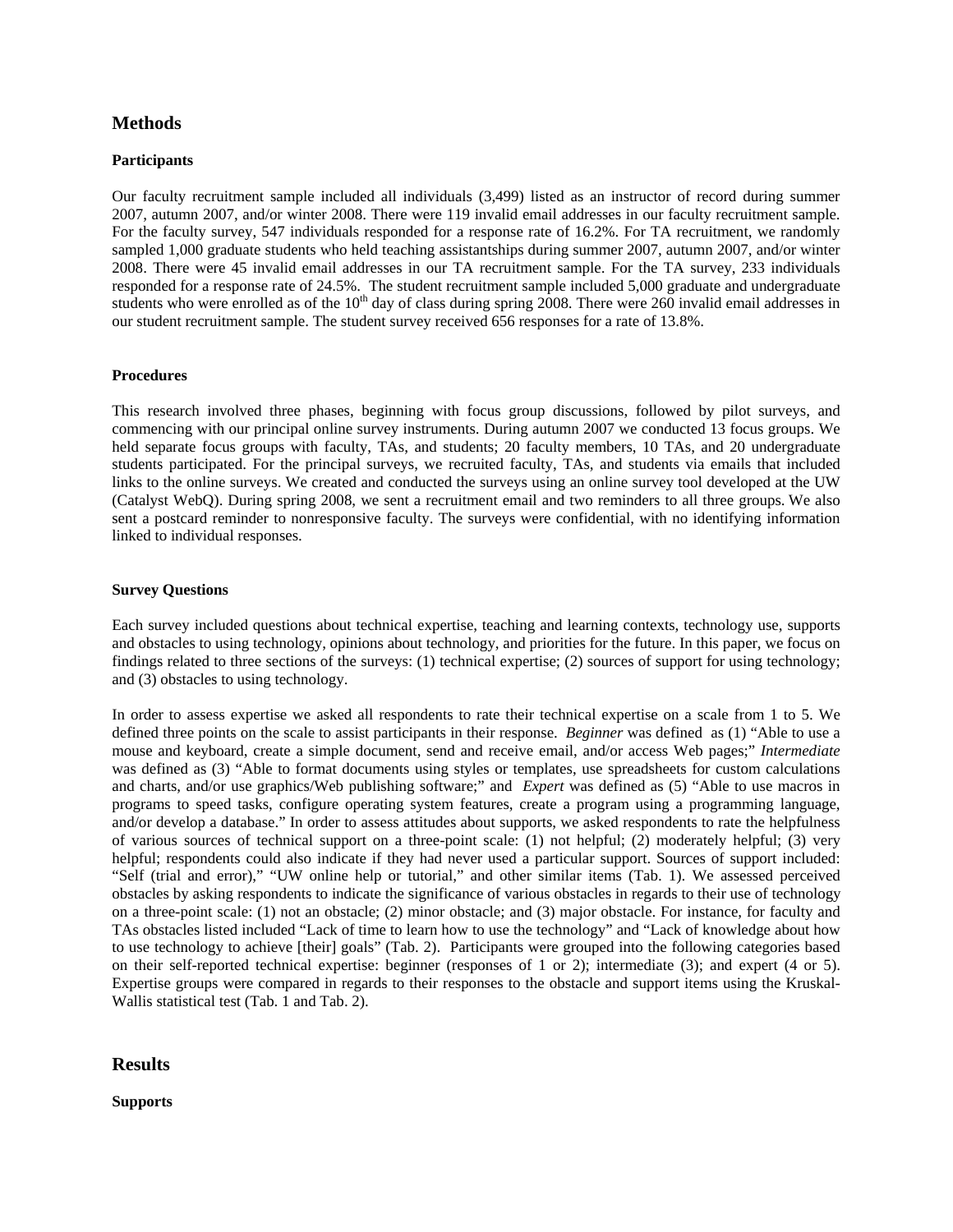Faculty, TAs, and students all rated *people* as the most helpful sources of technical support, rather than online information or formal training options. For faculty, the three most helpful sources of support were as follows: self (trial-and-error) (mean of 2.3; used by 98.5%); teaching assistants  $(2.\overline{3}; 52\%)$ , and departmental support staff  $(2.3;$ 83.4%). Overall, faculty responses indicated that they first looked to themselves, then to knowledgeable peers (colleagues and departmental support), and next to easily accessible information (online). The three most helpful sources of support for TAs were also the most used sources of support: self (trial-and-error) (2.5; 97.8%); other graduate students in their department (2.4; 88.3%); and friends (2.3; 67.8%). For students, the top three were self (trial-and-error)  $(2.4; 98.0\%)$ ; classmates  $(2.4; 92.5\%)$ ; and friends  $(2.4; 87.8\%)$ . While these overall trends are useful, a breakdown of helpfulness of technical support by expertise provides a more practical glimpse of where groups that vary in level of expertise seek help and which support they find most helpful.

For several support items we found statistically significant differences comparing expertise groups (Tab. 1). Faculty who rated themselves at a beginning level of expertise (1 or 2 on our five-point scale) were more likely to find "teaching or research assistants" helpful than did experts (4 or 5 on our five-point scale). In fact, both beginner and intermediate faculty users found their TAs to be more helpful than learning via trial and error; this was not the case for expert users. There was a similar pattern for students: beginner and intermediate student users rated support via trial and error lower than the help they received from their friends, though expert users found their friends less helpful. While non-expert users tended to seek help from their friends, expert users found trial and error and online resources considerably more helpful. For all groups, experts rated learning via trial and error and non-UW online help significantly more helpful than did beginners. For TAs, those who ranked themselves at the intermediate level were more likely to find Classroom Support Services (a UW service unit) and professional societies helpful compared with beginner and expert users. These patterns suggest that support for individuals who vary in their level of expertise may need to be delivered in different ways to be most effective.

|                 | <b>Supports</b>                   | <b>Beginner</b> | <b>Intermediate</b> | <b>Expert</b> | Significance* |
|-----------------|-----------------------------------|-----------------|---------------------|---------------|---------------|
| <b>FACULTY</b>  | Self (trial and error)            | 2.02            | 2.22                | 2.61          | p<0.001       |
|                 |                                   | $(n=91)$        | $(n=236)$           | $(n=193)$     |               |
|                 | Non-UW online help or             | 1.80            | 1.90                | 2.09          |               |
|                 | tutorial                          | $(n=41)$        | $(n=143)$           | $(n=152)$     | p<0.01        |
|                 | UW online help or tutorial        | 1.74            | 1.96                | 1.99          | p<0.05        |
|                 |                                   | $(n=42)$        | $(n=175)$           | $(n=142)$     |               |
|                 | Teaching or research              | 2.38            | 2.40                | 2.14          | p<0.05        |
|                 | assistant                         | $(n=48)$        | $(n=123)$           | $(n=93)$      |               |
|                 | Catalyst workshop                 | 1.70            | 2.04                | 1.83          | p<0.05        |
|                 |                                   | $(n=30)$        | $(n=83)$            | $(n=46)$      |               |
| <b>TAs</b>      | Self (trial and error)            | 2.05            | 2.39                | 2.78          | p<0.001       |
|                 |                                   | $(n=37)$        | $(n=105)$           | $(n=81)$      |               |
|                 | Non-UW online help or             | 1.79            | 1.96                | 2.19          | p<0.001       |
|                 | tutorial                          | $(n=19)$        | $(n=54)$            | $(n=69)$      |               |
|                 | <b>Classroom Support Services</b> | 2.05            | 2.26                | 1.88          | p<0.001       |
|                 |                                   | $(n=22)$        | $(n=54)$            | $(n=26)$      |               |
|                 | Professional society              | 2.22            | 2.34                | 2.00          | P<0.01        |
|                 |                                   | $(n=18)$        | $(n=29)$            | $(n=17)$      |               |
|                 | Your students                     | 2.00            | 1.90                | 1.85          | p<0.05        |
|                 |                                   | $(n=18)$        | $(n=51)$            | $(n=26)$      |               |
| <b>STUDENTS</b> | Self (trial and error)            | 2.27            | 2.33                | 2.59          | p<0.001       |
|                 |                                   | $(n=96)$        | $(n=310)$           | $(n=225)$     |               |
|                 | Non-UW online help or             | 1.78            | 2.05                | 2.14          | p<0.001       |
|                 | tutorial                          | $(n=65)$        | $(n=234)$           | $(n=182)$     |               |
|                 | Friends                           | 2.37            | 2.45                | 2.27          | p<0.001       |
|                 |                                   | $(n=87)$        | $(n=283)$           | $(n=190)$     |               |

(1) not helpful; (2) moderately helpful; (3) very helpful **\***Kruskal-Wallis test

**Table 1.** Supports by Expertise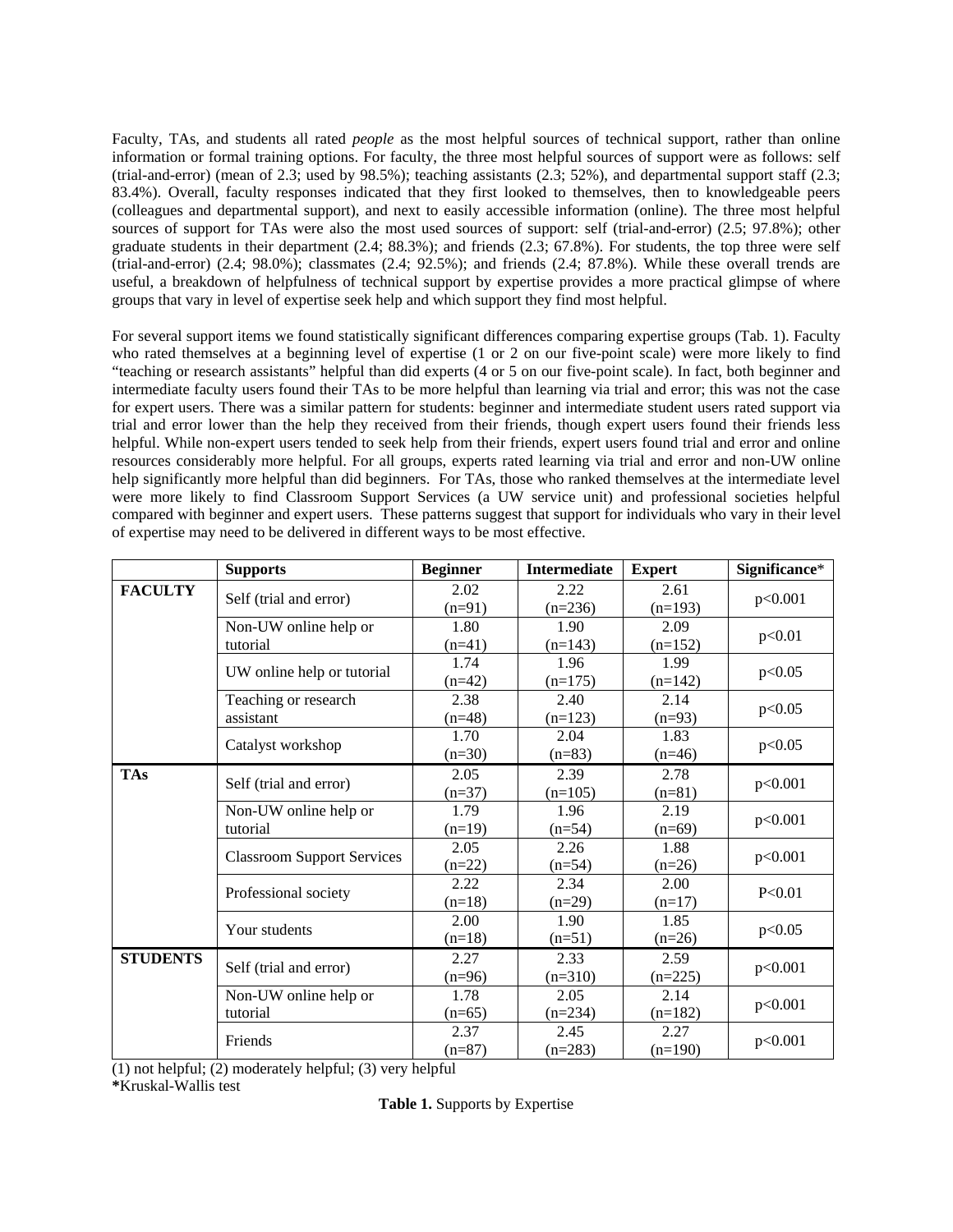#### **Obstacles**

Technology itself, whether in regards to access or sufficient infrastructure, was *not* the most significant obstacle reported by faculty, TAs, and students; instead the most significant obstacles involved lack of time or knowledge. For all populations, "lack of time to learn how to use the technology" was the most substantial obstacle (2.6 faculty, 2.3 TAs, and 2.0 students). The next highest obstacles for both faculty and TAs were "lack of time to maintain or monitor technology once implemented" (2.3 faculty and 1.9 TAs) and "lack of knowledge about how to use the technology to achieve my goals" (2.1 faculty and 1.8 TAs). For students, two different knowledge-related obstacles came after "lack of time" in their ratings. The first, "lack of adequate training about technology required for coursework" (1.7), involved their own level of knowledge; the second, "inability of my instructor to use technology well" (1.7), involved their instructors' knowledge. It is important to note that students, in general, rated all obstacles lower than faculty did and that TA ratings tended to fall between the other two groups. Again, while these overall trends are interesting, a breakdown of obstacles by expertise provides a more practical glimpse of the effect of expertise on obstacles.

Table 2 shows the obstacle ratings of those faculty, TAs, and students with different levels of self-rated technical expertise. For faculty, we found statistically significant differences comparing those with different levels of technical expertise for most of the obstacle items. Differences between faculty expertise groups regarding 'knowledge" and "time" items were substantial. The three obstacles with the widest gaps between faculty experts and beginners involved lack of knowledge "about how to use the technology to achieve my goals," "where to go to learn the technology, and "about instructional technologies available for use at the UW." Lack of time to "learn how to use the technology" and 'to monitor or maintain the technology once implemented" were also significantly greater obstacles for non-experts. For the latter group, there was a considerably greater "lack of personal motivation" regarding learning a new technology. Concerns about "lack of timely support for technical problems" and "a technical problem affecting my teaching" were also greater for non-expert faculty. In all cases, faculty who rated their expertise at a beginning level were significantly more likely to rate an obstacle as *more severe* than were experts. On the other hand, for obstacles related to technology infrastructure, student access, technical incompatibilities, or departmental incentives there were no significant differences between faculty members with differing levels of expertise.

In general, TAs' patterns closely followed the patterns for faculty described above, with the following exceptions: there was no significant difference between beginner and expert TAs for the item "concern about a technical problem affecting my teaching" and differences between beginner and expert TAs were slightly less significant than they were for faculty for the items "lack of knowledge about technologies available for use at the UW" and "lack of personal motivation" (Tab. 2). Interestingly, only two items showed statistical differences for students: "lack of adequate training on technology required for coursework" and "lack of knowledge about where to go to learn the technology." In both of these cases, however, even the mean for beginners fell below the "minor obstacle" point on the scale (Tab. 2). Overall, we see a general trend that is highly statistically significant across most obstacle items: beginner users rate obstacles greater than intermediate users and intermediate users rate obstacles greater than expert users. These patterns suggest that obstacles for individuals differ greatly due to level of expertise and those developing strategies to approach these obstacles, especially for faculty, should consider these patterns carefully.

## **Discussion**

Educational technology is evolving quickly as new tools and services are increasingly becoming available. Communities of users in universities around the world are trying to keep pace with these new developments. Technology discussions are often most influenced by the needs of expert users, since these users are more likely to be the pioneers of new technology. This pattern of privileging the needs of experts is further confounded by assessments that examine obstacles facing a community of users as a whole, instead of considering that individuals with lower expertise may have different barriers and support needs. Indeed, our results show that the greater obstacles and best support for UW faculty as a whole are not exactly the same as those for the beginner users in our sample. Given this context, the obstacles and support needs of those users who are having difficulty adopting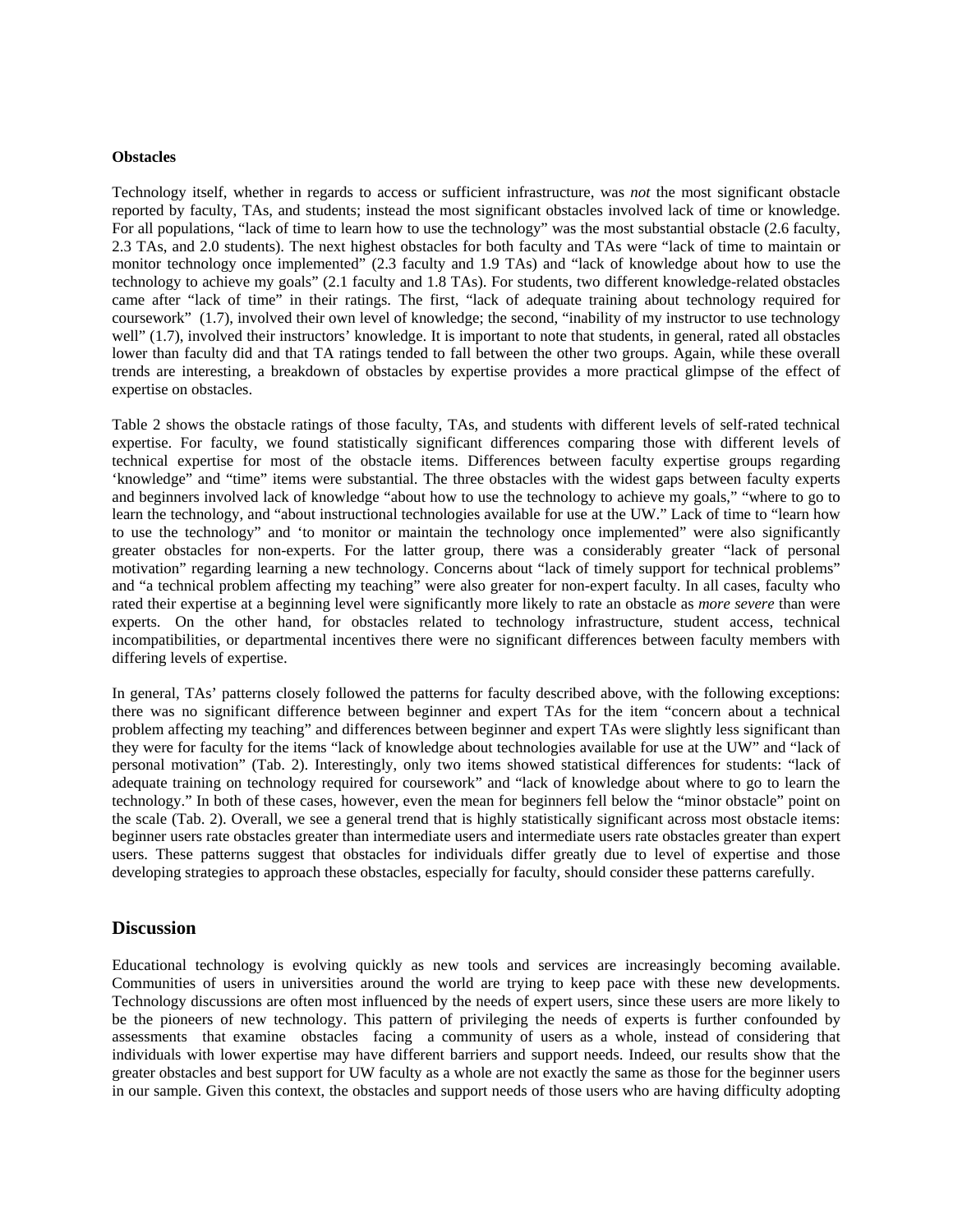|                 | <b>Obstacles</b>                                                             | <b>Beginner</b>  | <b>Intermediate</b> | <b>Expert</b>     | Significance* |
|-----------------|------------------------------------------------------------------------------|------------------|---------------------|-------------------|---------------|
| <b>FACULTY</b>  | Lack of knowledge about how to<br>use the technology to achieve my<br>goals  | 2.54<br>$(n=92)$ | 2.10<br>$(n=233)$   | 1.76<br>$(n=193)$ | p<0.001       |
|                 | Lack of knowledge about where<br>to go to learn the technology               | 2.10<br>$(n=93)$ | 1.86<br>$(n=233)$   | 1.61<br>$(n=194)$ | p<0.001       |
|                 | Lack of knowledge about<br>instructional technologies<br>available at the UW | 2.22<br>$(n=93)$ | 1.94<br>$(n=236)$   | 1.76<br>$(n=195)$ | p<0.001       |
|                 | Lack of personal motivation                                                  | 1.86<br>$(n=92)$ | 1.52<br>$(n=237)$   | 1.40<br>$(n=193)$ | p<0.001       |
|                 | Lack of time to learn how to use<br>the technology                           | 2.75<br>$(n=93)$ | 2.71<br>$(n=238)$   | 2.42<br>$(n=194)$ | p<0.001       |
|                 | Lack of time to maintain/monitor<br>technology once implemented              | 2.51<br>$(n=92)$ | 2.30<br>$(n=238)$   | 2.07<br>$(n=194)$ | p<0.001       |
|                 | Lack of timely support for<br>technical problems                             | 1.99<br>$(n=91)$ | 1.89<br>$(n=232)$   | 1.64<br>$(n=191)$ | p<0.001       |
|                 | Concern about a technical<br>problem affecting my teaching                   | 1.71<br>$(n=92)$ | 1.65<br>$(n=234)$   | 1.42<br>$(n=193)$ | p<0.001       |
| <b>TAs</b>      | Lack of knowledge about how to<br>use the technology to achieve my<br>goals  | 2.23<br>$(n=35)$ | 1.91<br>$(n=106)$   | 1.53<br>$(n=80)$  | p<0.001       |
|                 | Lack of time to maintain/monitor<br>technology once implemented              | 2.33<br>$(n=36)$ | 1.96<br>$(n=105)$   | 1.64<br>$(n=80)$  | p<0.001       |
|                 | Lack of time to learn how to use<br>the technology                           | 2.75<br>$(n=36)$ | 2.33<br>$(n=106)$   | 2.08<br>$(n=80)$  | p<0.001       |
|                 | Lack of knowledge about where<br>to go to learn the technology               | 2.00<br>$(n=36)$ | 1.74<br>$(n=106)$   | 1.41<br>$(n=80)$  | p<0.001       |
|                 | Lack of timely support for<br>technical problems                             | 1.71<br>$(n=34)$ | 1.33<br>$(n=104)$   | 1.30<br>$(n=80)$  | p<0.001       |
|                 | Lack of knowledge about<br>instructional technologies<br>available at the UW | 2.06<br>$(n=35)$ | 1.82<br>$(n=105)$   | 1.63<br>$(n=81)$  | p<0.01        |
| <b>STUDENTS</b> | Lack of adequate training on<br>technology required for<br>coursework        | 1.88<br>$(n=99)$ | 1.80<br>$(n=314)$   | 1.59<br>$(n=231)$ | p<0.001       |
|                 | Lack of knowledge about where<br>to go to learn the technology               | 1.82<br>$(n=99)$ | 1.67<br>$(n=310)$   | 1.49<br>$(n=230)$ | p<0.001       |

technology undoubtedly receive less attention. Simply put, the support needs of users with less expertise and the obstacles they encounter can be easily overlooked. Our work hopes to make these needs visible.

(1) not an obstacle; (2) minor obstacle; and (3) major obstacle

**\***Kruskal-Wallis test

#### **Table 2.** Obstacles by Expertise

In order to narrow the technological expertise gap and encourage the use of educational technologies, the obstacles for "beginners" must be lessened. Simple strategies targeted at those with less expertise are important. For example, getting knowledge to less experienced faculty about the instructional technologies that are available at their institution, where to go to learn how to use these technologies, and how they can use the technologies to achieve their goals could enhance adoption of educational technologies by beginner users. Our data indicate that simply putting information online is not enough, since such resources will most likely reach expert users more than beginners. Data from focus groups and our survey instrument illustrate the importance of formal and informal support networks (specifically knowledgeable peers) in providing information about educational technologies in addition to direct help for beginner users.